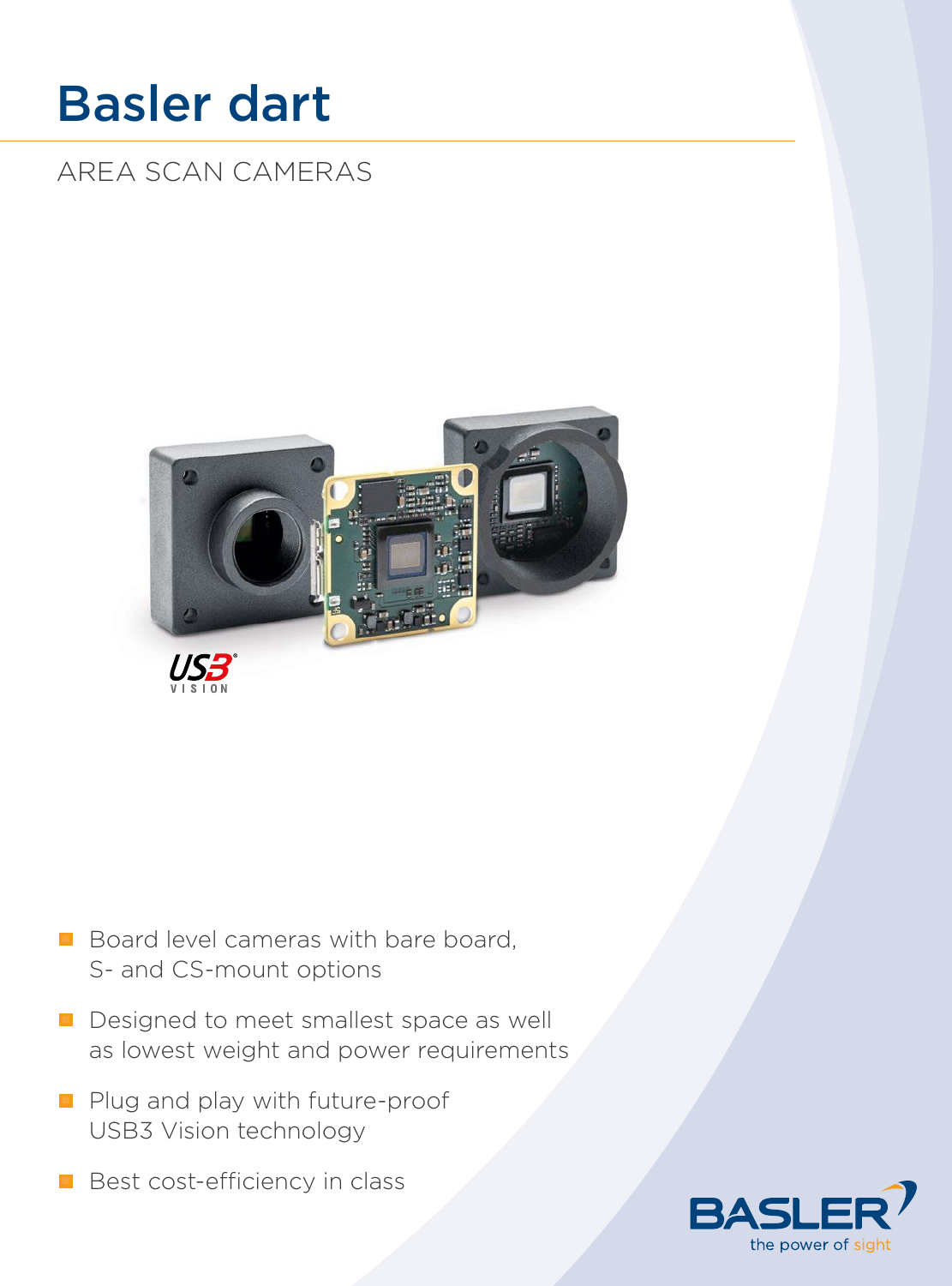### OVERVIEW

#### Basler dart – a Flexible and Ultra Compact Camera Hit

The Basler dart camera line has been developed to meet the requirements of a broad variety of vision applications. With its one-board design that comes with a USB 3.0 interface, the dart camera series combines both latest technology and a cost-driven design in a very small format.

The benefits of this camera series showcase the technical expertise we have accumulated over 25 years in the vision industry. A distinctive combination of high quality and cost-effectiveness in development and product design allows us to offer you a surprisingly low starting list price of € 99.

With the dart series, you can choose from your ideal mix of board level type cameras:

- Bare board model without any additional lens mount, to meet high demands in extremely costdriven system designs
- M12 / S-mount front for highest flexibility, using a complete camera in very space-limited environments, such as in medical and retail applications
- CS-mount front, popular for a variety of vision applications, either for typical machine vision in the field of factory automation, or solutions to serve the ITS (Intelligent Traffic System) business

All dart cameras come with the emerging USB 3.0 interface, providing camera data and power over only one cable. They also offer separate input/ output ports for trigger or flash control and a broad set of features serving a wide range of vision applications in different industries.

Following today's standards, the Basler dart offers the most popular camera footprint of 29 mm  $\times$ 29 mm for its S- and CS-mount models. Without a lens mount, the dart undercuts these impressive dimensions again, setting a new standard in single board cameras with a footprint of only 27 mm × 27 mm. Its low power consumption reduces heat dissipation issues even at this smallest dimension.

Ready to make the change? Get the digital board level camera that – beyond industrial applications – is specifically targeting retail, medical and traffic applications. Achieve improved performance at lower cost. This innovative advance in digital camera technology is available in a variety of models with different lens mounts and resolutions, and with sensors from leading manufacturers.

If you are looking for a simple but sophisticated high-quality camera, it has never been easier to find the right camera for you and your application. The dart will hit your target!

#### Your benefits include:

- $\blacksquare$  Smallest board level cameras that fit well into nearly every application
- USB3 Vision: Plug and play with a one cable solution based on standards
- Field-proven Basler pylon Camera Software Suite with sophisticated drivers
- Extremely low weight and power consumption
- **Perfect price/performance ratio**
- Starting list price of 99  $\epsilon$

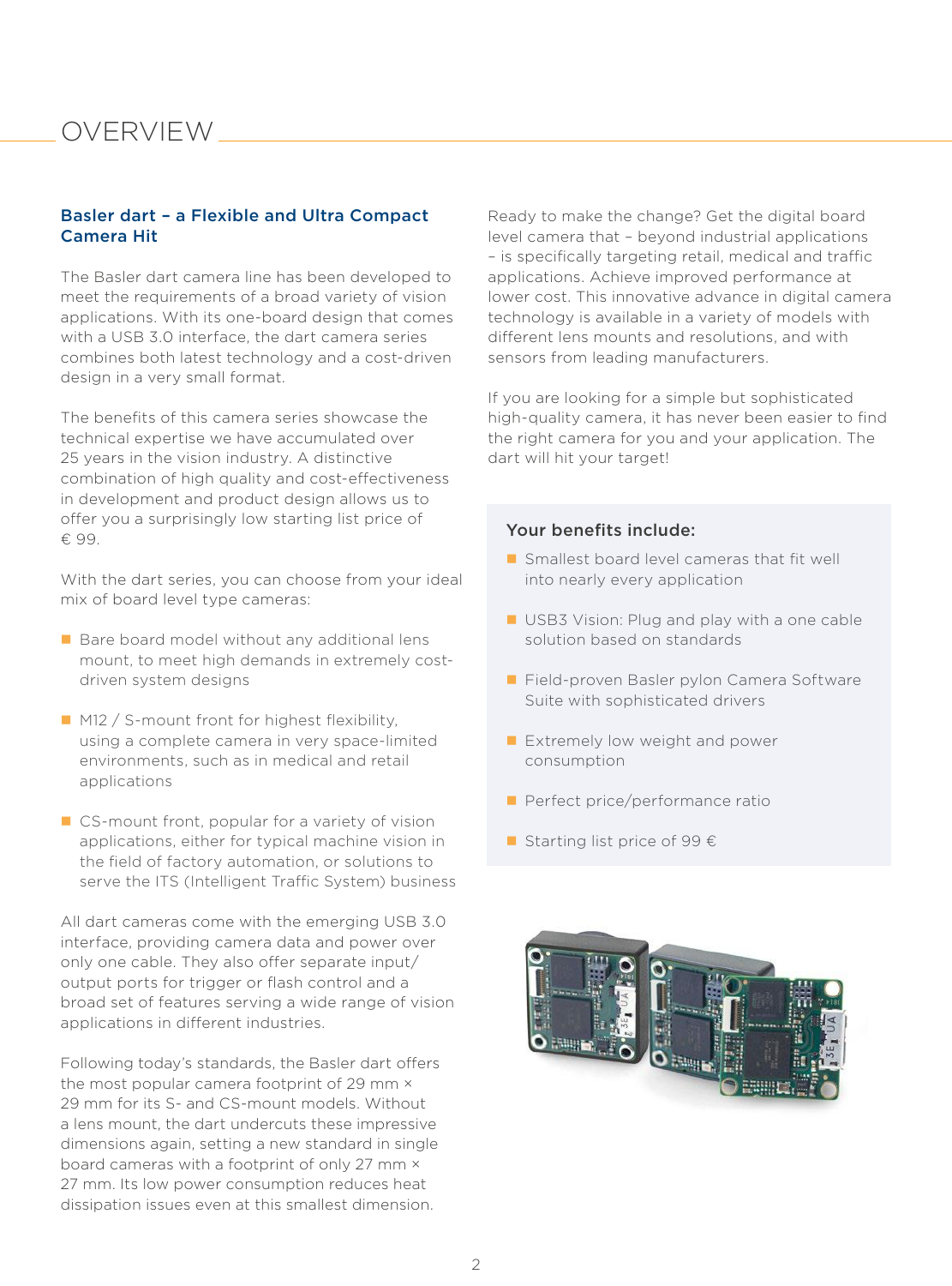# TECHNICAL DETAILS

### Specifications



| <b>Basler dart</b>                   | daA1280-54um/uc*                                                                       | daA1920-15um*              | daA1920-30um/uc*                                                                       | daA2500-14um/uc*  |  |
|--------------------------------------|----------------------------------------------------------------------------------------|----------------------------|----------------------------------------------------------------------------------------|-------------------|--|
| <b>Camera</b>                        |                                                                                        |                            |                                                                                        |                   |  |
| Resolution ( $H \times V$ pixels)    | 1280 x 960                                                                             | 1920 x 1080                | 1920 x 1080                                                                            | 2592 x 1944       |  |
| Sensor                               | Aptina AR0134                                                                          | Aptina MT9P031             | Aptina MT9P031                                                                         | Aptina MT9P031    |  |
| Sensor Size (optical)                | 1/3''                                                                                  | 1/3.7"                     | 1/3.7"                                                                                 | $1/2.5$ "         |  |
| Sensor Technology                    |                                                                                        |                            | CMOS, global shutter CMOS, rolling shutter CMOS, rolling shutter CMOS, rolling shutter |                   |  |
| Pixel Size (µm)                      | $3.75 \times 3.75$                                                                     | $2.2 \times 2.2$           | $2.2 \times 2.2$                                                                       | $2.2 \times 2.2$  |  |
| Frame Rate                           | 54                                                                                     | 15                         | 30                                                                                     | 14                |  |
| Mono / Color                         | Mono / Color                                                                           | Mono                       | Mono / Color                                                                           |                   |  |
| Video Output Format                  | Mono 8/12, YUV 4:2:2 Packed (YCbCr 422), Bayer BG 8/12, RGB                            |                            |                                                                                        |                   |  |
| Interface                            | <b>USB 3.0</b>                                                                         |                            |                                                                                        |                   |  |
| Synchronization                      | Via external trigger or free-run                                                       |                            |                                                                                        |                   |  |
| <b>Exposure Control</b>              | Via external trigger or programmable via the camera API                                |                            |                                                                                        |                   |  |
| <b>Mechanical / Electrical</b>       |                                                                                        |                            |                                                                                        |                   |  |
| Housing Size $(L \times W \times H)$ | S-, CS-mount models: 20 mm × 29 mm × 29 mm<br>Bare board model: 8.5 mm × 27 mm × 27 mm |                            |                                                                                        |                   |  |
| <b>Housing Temperature</b>           | Up to 50°C                                                                             |                            |                                                                                        |                   |  |
| Lens Mount                           | Bare board, S, CS                                                                      | Bare board                 | Bare board, S, CS                                                                      | Bare board, S, CS |  |
| Digital I/O                          | 2 Fast-GPIO (configurable as In/Out)                                                   |                            |                                                                                        |                   |  |
| Power Requirements                   | Via USB 3.0 interface                                                                  |                            |                                                                                        |                   |  |
| Power Suspend Mode                   | Yes, less than 20 mW, configurable                                                     |                            |                                                                                        |                   |  |
| Power Consumption (typi-<br>cal)     | $-1.3 W$                                                                               | $-1.2 W$                   | $-1.3 W$                                                                               |                   |  |
| Weight (typical)                     |                                                                                        | S-, CS-mount models: <15 g | Bare board model: <5 g                                                                 |                   |  |
| Conformity                           | RoHS, UL (in preparation), USB3 Vision, USB-IF (in preparation)                        |                            |                                                                                        |                   |  |
| Software / Driver                    |                                                                                        |                            |                                                                                        |                   |  |
| Driver                               | Basler pylon Camera Software Suite or 3rd party USB3 Vision Software                   |                            |                                                                                        |                   |  |
| Operating System                     | Windows, Linux - 32 bit and 64 bit                                                     |                            |                                                                                        |                   |  |
| Conformity                           | USB3 Vision, GenICam                                                                   |                            |                                                                                        |                   |  |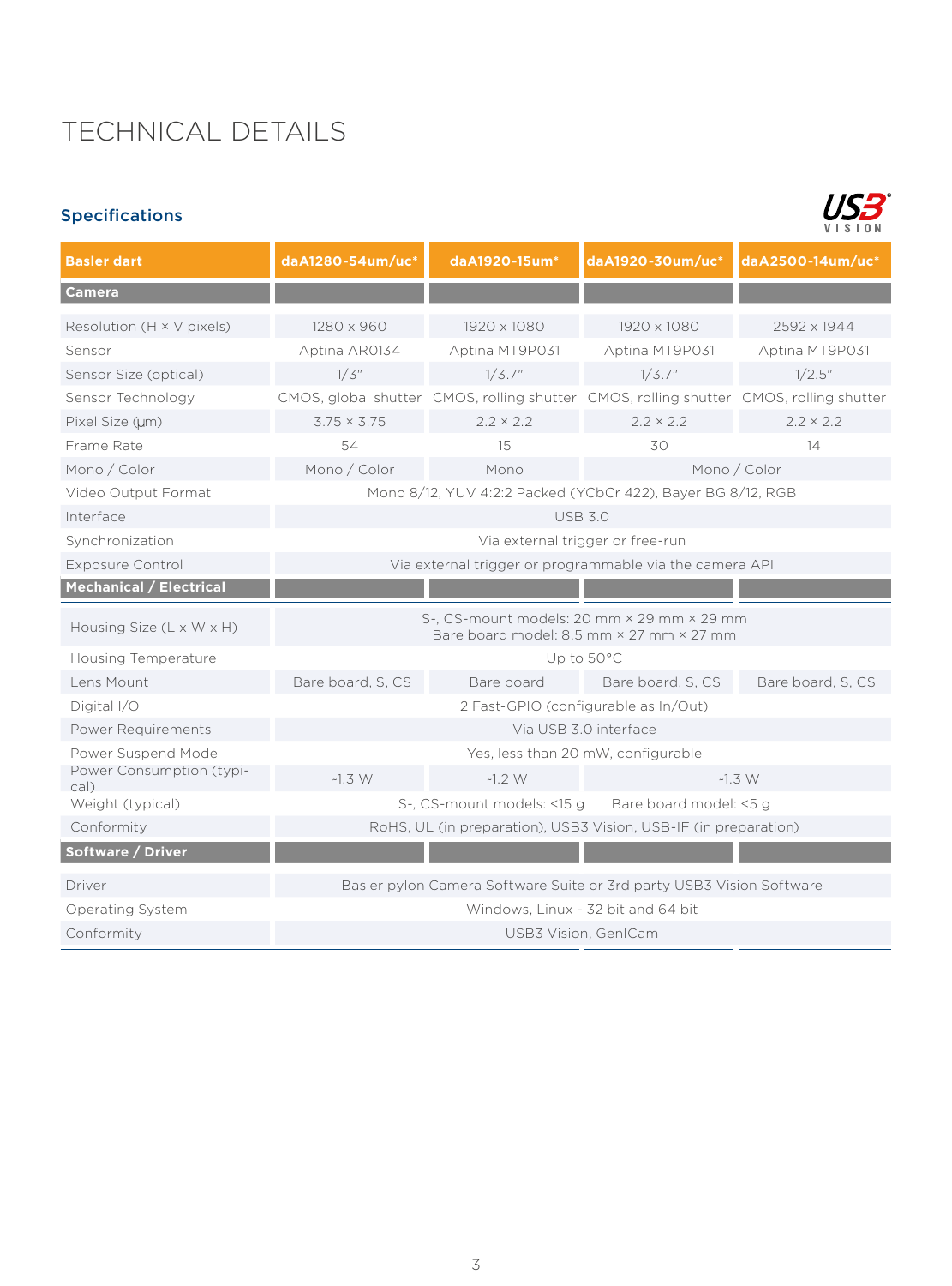## TECHNICAL DETAILS

#### Dimensions (in mm)

Bare board



S-mount







CS-mount





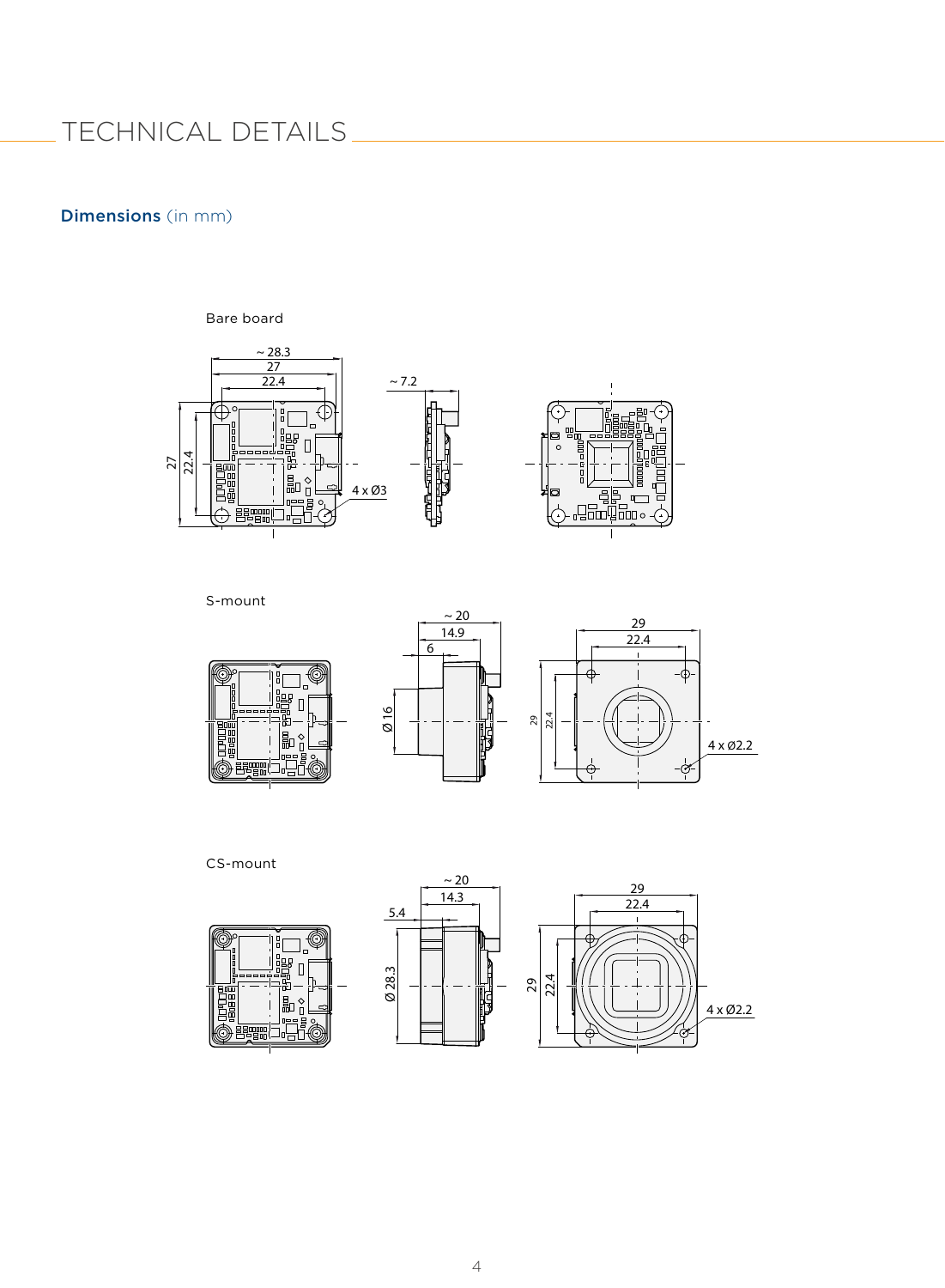### OTHER INFORMATION

#### Basler pylon Camera Software Suite

The pylon Camera Software Suite operates with all Basler line scan and area scan cameras - no matter what interface they use. It offers stable, reliable and flexible data exchange between Basler cameras and PCs, at a very low CPU load.



The architecture of the pylon Camera Software Suite is based on GenICam Technology, which offers you easy access to the newest camera models and the latest features. Changes to an existing camera device in your application essentially become a plug-and-play process.

An easy-to-use set of tools lets you configure the camera's interface. Use the **pylon Viewer** to set camera parameters, to capture and display images, and to evaluate the camera.

The pylon **USB3 Vision Driver** fully supports the USB3 Vision standard. It allows Basler USB 3.0 cameras to use the full speed and bandwidth of USB 3.0 for image transmission while reducing resource load and using off-the-shelf hardware components.

The pylon **GigE Vision Performance Driver** quickly separates incoming packets carrying image data from other traffic on the network and makes the data available for use by your vision application while requiring the lowest CPU resources. This driver can only be used with network cards that include specific Intel chipsets. The pylon **GigE Vision Filter Driver**  supports all kinds of hardware, common GigE network cards, and GigE ports on your motherboard as well.

The pylon **IEEE 1394b Driver** gives you access to a well-established interface technology, and the pylon **Camera Link Configuration Driver** offers comfortable access to all camera parameters of Basler's latest Camera Link families ace, aviator, and racer.

The pylon Camera Software Suite also contains a powerful SDK that supports any type of application development. The pylon package contains the following main modules. Each one can be individually selected/ unselected during the installation process, preventing the installation of unneeded modules on your system:

- **USB3 Vision Driver**
- GigE Vision Filter Driver
- GigE Vision Performance Driver
- **IEEE 1394 Driver**
- Camera Link Serial Communication Driver
- **pylon Viewer**
- SDK for all cameras; C, C++, .NET (C#, VB.NET, ...), and VB6 (the 'pylon for Linux' version only supports the GigE and USB 3.0 interface via a C++ API)